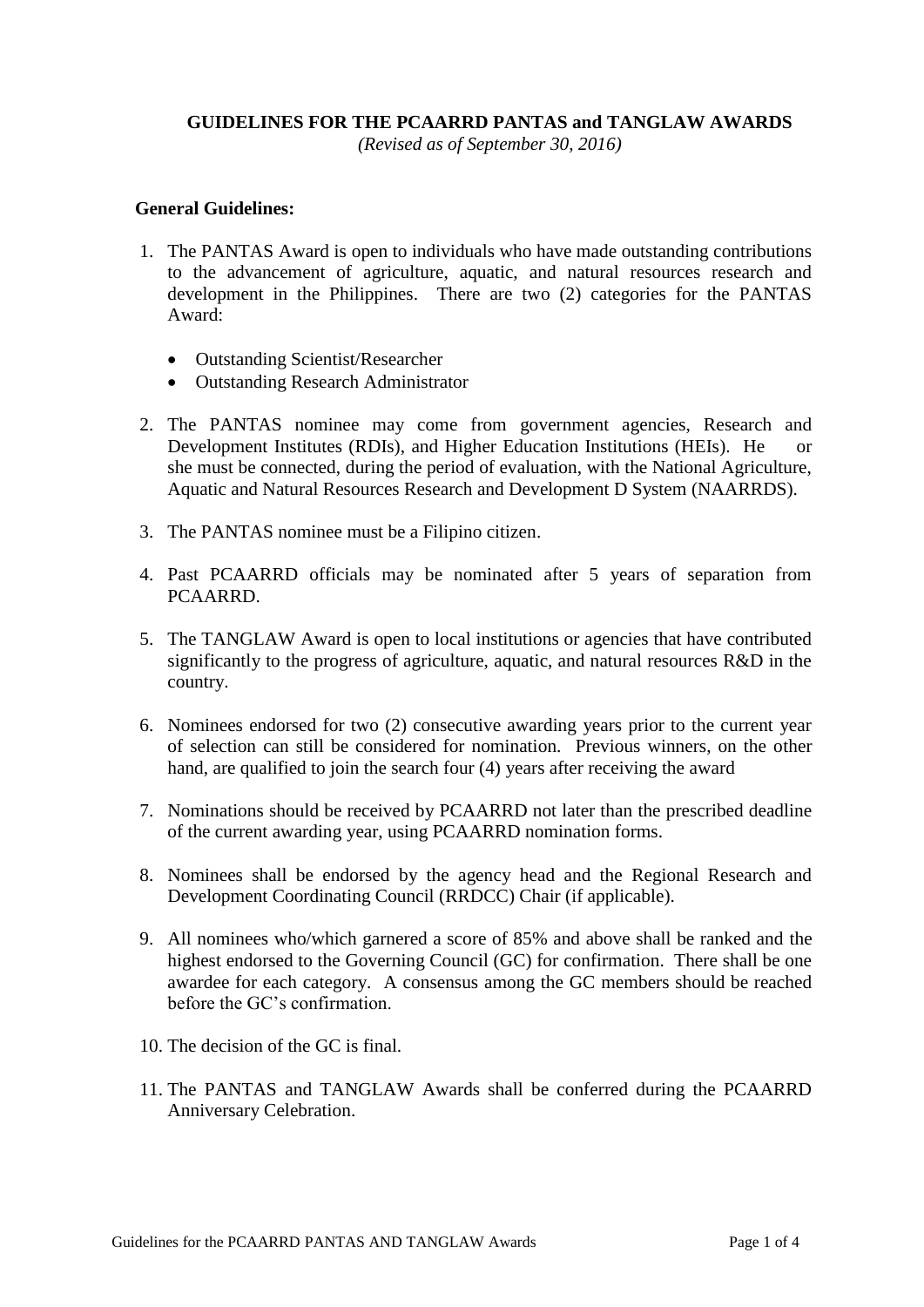- 12. A trophy and cash prize shall be awarded as follows:
	- **a.** PANTAS Award for Most Outstanding Researcher/Scientist
		- Trophy
		- **P300,000** cash prize
		- Research grant of **P2M**
	- **b.** PANTAS Award for Most Outstanding Research Administrator
		- **Trophy**
		- **P300,000** cash prize
	- c. TANGLAW Award for Most Outstanding Research Institution
		- Trophy
		- **P2M** grant for station development, capability building and upgrading of facilities

## **SPECIFIC GUIDELINES:**

- 1. Requirements for the Award to be submitted in seven copies:
	- a. Nominations from the Agency Head and the RDCC Chair (if applicable)
	- b. Duly accomplished PCAARRD PANTAS and/or TANGLAW nomination form, to adhere to the following format:
		- Arial font, 12-point size
		- Printed in A4 size bond paper
		- Properly tabbed per section/criterion
	- c. Justification
	- d. Comprehensive bio-data (for PANTAS Award nominees)
	- e. Other supporting documents
- 2. The Internal Screening Committee (ISC), composed of selected PCAARRD Division Directors, shall conduct the preliminary evaluation on the capability, performance, and accomplishments of the nominees based on the awards' guidelines and criteria. The short listed candidates, with scores of 85% and above, shall then be endorsed to the External Screening Committee (ESC) for further evaluation.
- 3. The ESC, chaired by the PCAARRD Executive Director with members from private and government institutions and the academe from agriculture, aquatic, and natural resources sectors, will create a Field Evaluation Team to validate information on the PANTAS and TANGLAW awards nominees.
- 4. The ESC shall endorse the highest ranking nominee, with score of at least 85%. A consensus among the GC members should be reached before the GC's confirmation.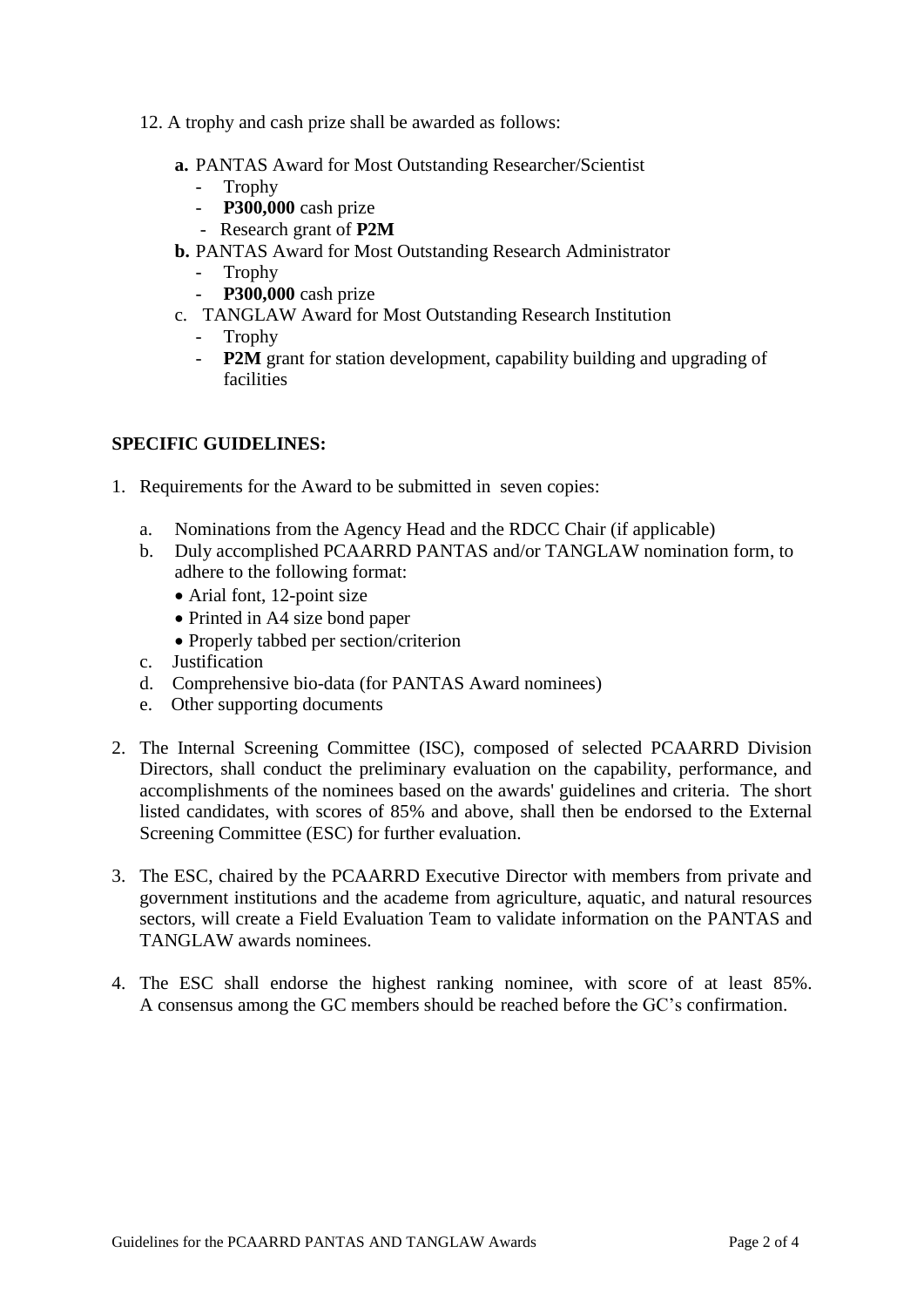## **CRITERIA:**

# **PANTAS AWARD (Researcher/Scientist)**

| <b>Criteria</b>                                                   | <b>Points</b> |
|-------------------------------------------------------------------|---------------|
| R&D findings generated with national impact (2016 to present)     |               |
| R&D productivity and creativity<br>30pts                          | 55            |
| R&D findings must have potential to:                              |               |
| Increase farm or firm output                                      |               |
| Decrease cost of production                                       |               |
| Produce new products and services                                 |               |
| If R&D output meets 2 or more productivity enhancing factors      |               |
| (maximum of 30pts)                                                |               |
| If $R&D$ output meets any of one of the productivity enhancing    |               |
| Factors (maximum of 20pts)                                        |               |
| Contribution to economy in support to agricultural modernization  |               |
| and natural resources management (explain in 250 words)<br>25 pts |               |
| If $R&D$ output contributes to the PDP* Chapters on               |               |
| Agriculture and STI (maximum of 25pts)                            |               |
| Published work for the past five years (2016 to present)          | 25            |
| <b>Scientific Papers</b>                                          |               |
| Books and monographs                                              |               |
| Editorship                                                        |               |
| Awards (international/national/institutional) (2016 to present)   | 10            |
| Active participation/membership in S&T and civic organizations    | 10            |

## **PANTAS AWARD (Research Administrator)**

| <b>Criteria</b>                                                      | <b>Points</b> |
|----------------------------------------------------------------------|---------------|
| Resources generated and mobilized for R&D for the past five years    | 15            |
| $(2016 \text{ to present})$                                          |               |
| Agency output generated for the past five years (2016 to present)    | 30            |
| Linkages forged through Memorandum of Agreements (MOAs)              | 10            |
| $(2016 \text{ to present})$                                          |               |
| Trainings/workshops conducted/organized for the past five years      |               |
| $(2016 \text{ to present})$                                          |               |
| Human resource development and management                            | 10            |
| Innovations and new systems/initiatives introduced that enhanced the |               |
| effectiveness of the agency                                          | 20            |
| Awards received as administrator (2016 to present)                   |               |
| Length of service as administrator                                   |               |